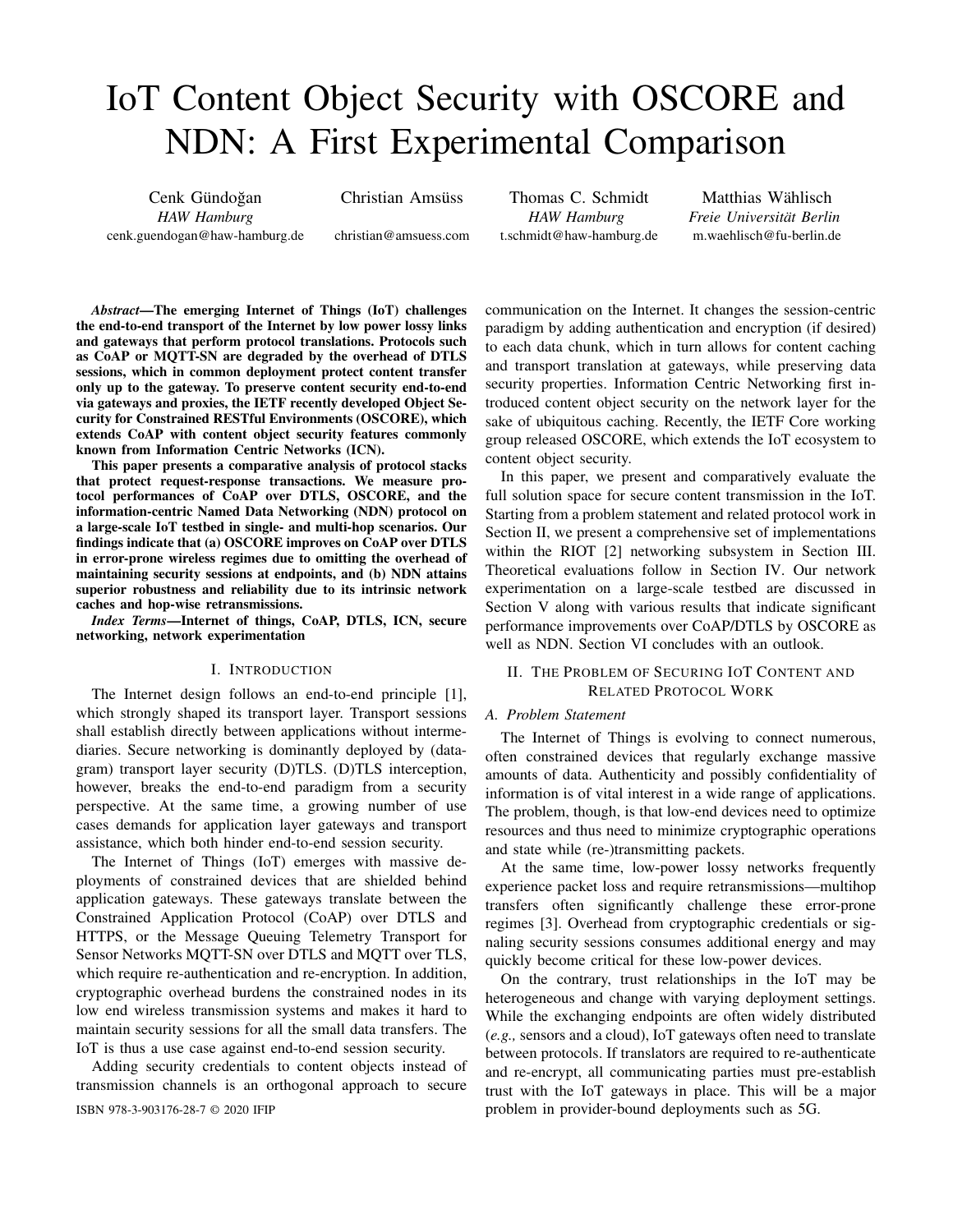

Fig. 1: Typical deployment setups for CoAP over DTLS, OSCORE, and NDN in the IoT.

## *B. Transport Layer Security in the IoT*

Datagram Transport Layer Security (DTLS) [4] closely follows TLS [5] in terms of protocol behavior and security guarantees. Unlike its stream-oriented relative, DTLS adds facilities to operate in unreliable datagram environments. It contributes a modified record layer that tolerates packet loss and message reordering. To break up inter-record dependencies, DTLS bans stream ciphers and uses explicit sequence numbers in datagrams. A cryptographic context thus spans exactly one record. UDP is the prevailing transport in IoT deployments. Compared to TCP, it exhibits no substantial protocol overhead and allows for implementations with low memory footprints. Utilizing DTLS to secure existing application protocols such as CoAP and MQTT-SN hence appears to be the best logical choice—at least at first glance.

Concerns arose in recent studies that question the applicability of DTLS in large-scale IoT systems. First, certain cryptographic challenges during handshake processes are infeasible. While processing time for cryptographic operations diminish with hardware crypto modules, message sizes are inflated. Asymmetric key ciphers require handshake overhead and large payload sizes, which immensely boost handshake completion times to the order of seconds and minutes in multihop deployments due to packet fragmentation [6].

The stateful session characteristic further comes at the cost of multicast capability, since security contexts are identified by the classic 5-tuple between two endpoints. Particularly in scenarios that involve device mobility and multi-homing, a generally accepted effort applies connection identifiers to security channels—independent of the 5-tuple [7]. Figure 1 (a) illustrates a realistic deployment setup for CoAP over DTLS: End-to-end security commonly terminates at the gateway to allow for protocol conversions, *e.g.,* to HTTPS over TCP.

# *C. Content Object Security in the IoT*

OSCORE [8] is a protocol extension to CoAP and addresses the terminating security issue at gateways. Instead of securing sessions between endpoints, OSCORE protects entire CoAP messages and provides integrity, authenticity, and confidentiality on an object level. The original CoAP message is thereby encapsulated as an authenticated and encrypted COSE [9] object by an outer CoAP option. In addition to cryptographic efforts, the protocol further includes countermeasures to prevent response delay and mismatch attacks. A strong message binding between requests and corresponding responses is constructed with the use of identical identifiers in their authenticated components, which persist over retransmissions. Replay windows allow for rearranged messages to be processed independently. Applications built on it use CoAP mechanisms like If-Match or the Echo [10] option to protect against any ill-effects of rearranged messages.

OSCORE utilizes the request-response semantics of its underlying CoAP layer and an elaborate nonce construction to obtain compact response messages. When combined with CoAP observation (continuous responses to a single request), OSCORE protects the sequence of notifications using its own sequence numbers. When combined with CoAP blockwise transfer, it fragments large resources into pieces small enough for the end points to process in a single cryptographic operation without hindering further block-wise processing by proxies. Unlike DTLS, OSCORE does not come with a builtin key exchange protocol, and relies on pre-shared keys. A lightweight authenticated key exchange (LAKE [11]) is being developed as a companion protocol.

A major improvement over the conventional transport layer security concept is the ability to secure multicast messages. CoAP supports a one-to-many group communication [12] when used with UDP. While DTLS fails to perform in multicast environments, the object security characteristic of OSCORE allows for protected requests and responses in these deployments [13].

Figure 1 (b) illustrates the envisioned deployment option. Messages are cryptographically secured and despite protocol conversions on gateways, their properties stay intact while traversing up to cloud services.

#### *D. Content Security in the Information-Centric IoT*

Information-centric Networking [14], [15]—a clean-slate approach of the Future Internet initiatives—abandons the hostcentric Internet paradigm in the favor of autonomous content,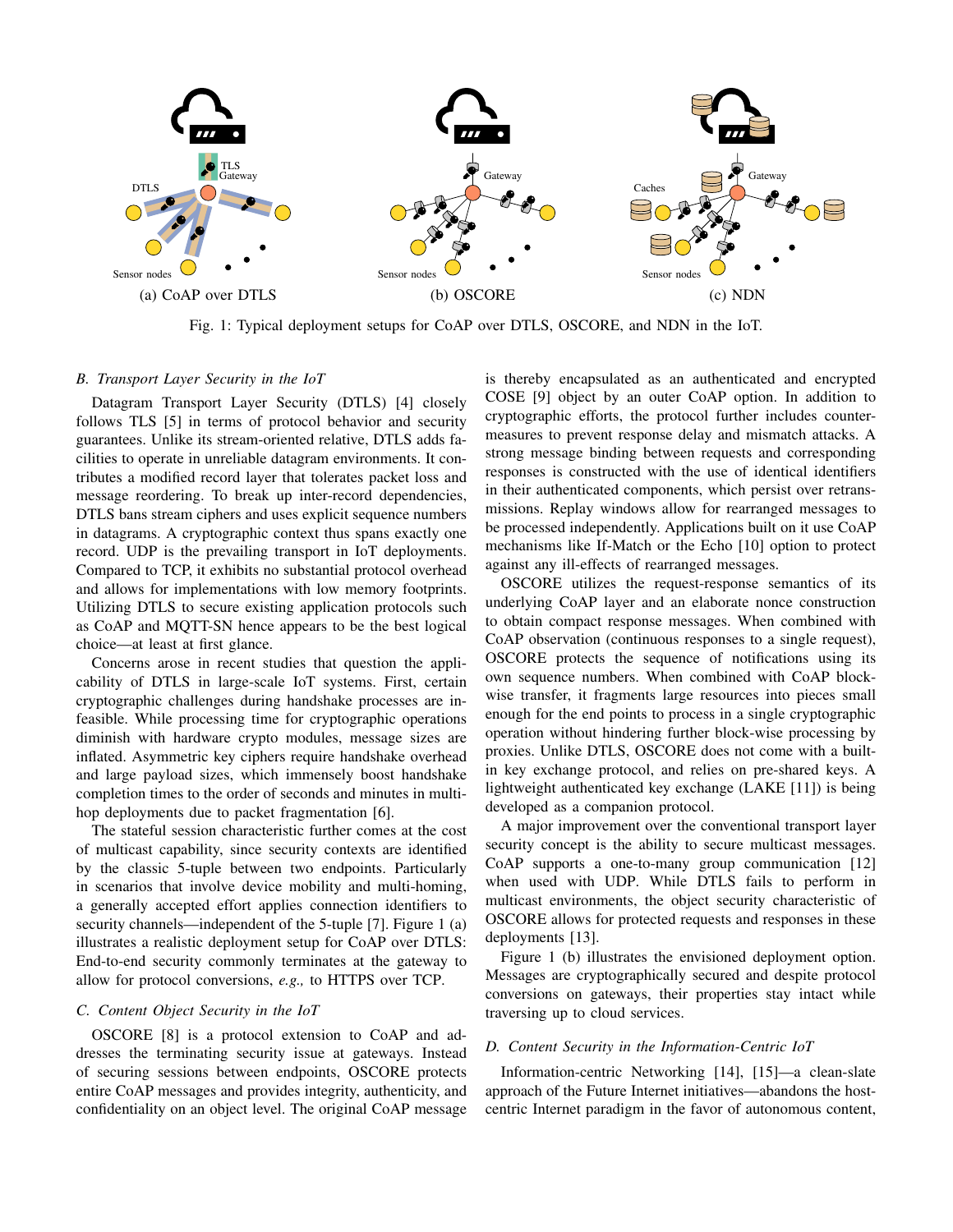which allow for an unhindered replication of authenticated data objects. A decade of research has created a variety of ICN flavors that have three principles in common [16]: *Decoupling of named content from hosts*, *universal caching*, and *content object security*.

Named Data Networking (NDN) [17] enjoys significant popularity and has been identified early as a candidate for low-end IoT edge networking [18]. An adaptation layer to the low power lossy wireless exists with ICNLoWPAN [19]. In contrast to the end-to-end stateless packet processing on the Internet, NDN utilizes a stateful, hop-by-hop forwarding fabric that decouples content objects from their locations and enables seamless on-path caching. NDN follows a simple request-response scheme on the network layer using the two message types *Interest* and *Data*, each treated individually by the forwarding state machine. Figure 1 (c) illustrates the additional content caches that support content replication and local recovery from losses.

NDN supports integrity and authenticity as protocol features by appending cryptographic signatures to data packets. While originally the intrinsic security only applied to data packets, the upcoming NDN protocol version allows for a signature inclusion in Interests. Confidentiality is not supported on the protocol level, but left to the application to encrypt content.

# III. COMPOSABLE NETWORK STACKS FOR OBJECT SECURITY IN CHALLENGED IOT DEPLOYMENTS

The decision for a software platform that can cope with constrained IoT is crucial. As we aim for maintainability and sustainability, we extend existing code bases instead designing and implementing from scratch. As such, we utilize the open source IoT operating system RIOT [20] and leverage the existing network stack architecture. In course of our evaluations, we contribute and upstream improvements to the RIOT integrations of DTLS, OSCORE, and NDN.

## *A. The RIOT Networking Subsystem*

The RIOT networking subsystem displays two interfaces to its externals (see Figure 2): The application programming interface sock and the device driver API netdev. Internal to stacks, protocol layers interact via the unified interface netapi, thereby defining a recursive layering of a single concept that enables interaction between various building blocks: 6lo with MAC, IP with routing protocols, transport layers with application protocols, *etc.* This grants enhanced flexibility for network devices that come with stacks integrated at different levels.

# *B. CoAP Over DTLS*

gCoAP is the feature-rich native CoAP implementation of RIOT. It implements the server-side and client-side, it supports the most common methods GET, POST, PUT, DELETE, it handles confirmable messages, and it allows for observing resources. As depicted in Figure 2, gCoAP uses the sock API. On the north-bound it attaches to sock\_udp and sock\_dtls, which makes it completely network stack



Fig. 2: The RIOT networking subsystem.

agnostic. In the default configuration, the native 6LoWPAN network stack of RIOT, GNRC, provides the south-bound implementation of sock\_udp. The DTLS counterpart is provided by the external package tinyDTLS. It follows a threadless design and depends on events, which are handled by the sock layer within the gCoAP thread. This DTLS setup supports two ciphersuits: (*i*) pre-shared authentication and key exchange using AES encryption in Counter with CBC-MAC (CCM) [21] mode with a 128-bit key length, and (*ii*) an Elliptic Curve Cryptography (ECC) based AES-CCM with an Elliptic Curve Diffie-Hellman Ephemeral (ECDHE) key exchange.

#### *C. CoAP With OSCORE*

We provide  $\text{libOSCORE}^1$  as an implementation of the OSCORE [8] model that integrates into RIOT. Unlike other approaches, *e.g.,* a yet to be mainstreamed contiki implementation<sup>2</sup> and c\_OSCORE<sup>3</sup> on top of Zephyr, libOSCORE focuses on portability across different CoAP libraries and provides replay protection.

Distinct features of libOSCORE are its handling of the request-response correlation data and its zero-copy approach. In the former, Partial IVs are consistently passed by reference. They carry a flag indicating first use, which gets invalidated by consumers. This allows leveraging OSCORE optimizations for safe REST operations. In memory management, libOSCORE expects its user to provide suitable memory locations and provides struct definitions to make that portable. This saves execution time, RAM and ROM at the cost of some implementation complexity on the user side. It allows processing of messages from the receive-buffer in a single reading pass after in-place decryption and without dynamic memory allocation.

<sup>1</sup>https://gitlab.com/oscore/liboscore

<sup>&</sup>lt;sup>2</sup>https://github.com/Gunzter/contiki-ng/tree/oscore\_12

<sup>&</sup>lt;sup>3</sup>https://github.com/Fraunhofer-AISEC/c\_OSCORE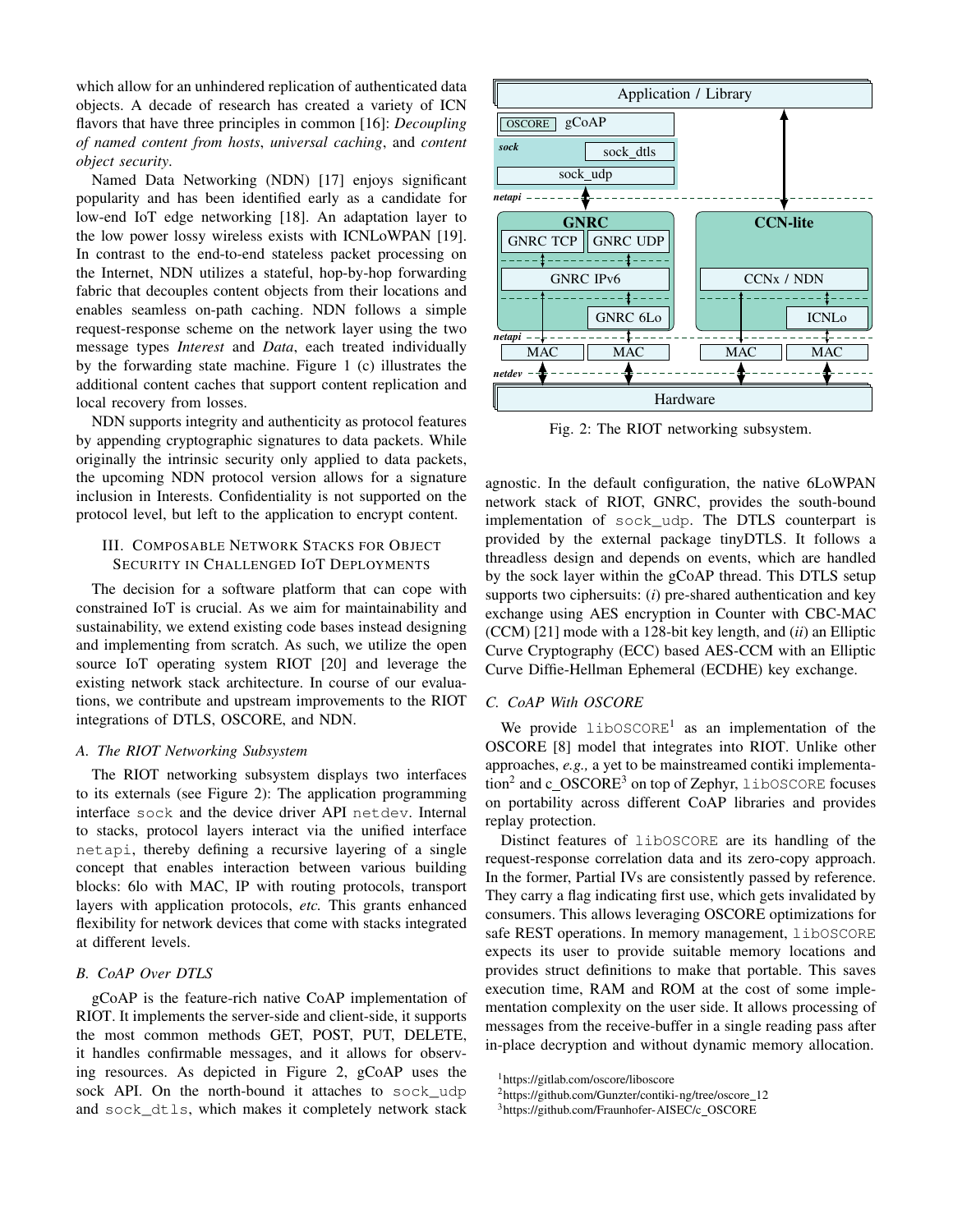In CoAP libraries that build and read their messages in buffers (*cf,* gCoAP), integration of libOSCORE happens in two stages: (*i*) basic integration, and (*ii*) full integration.

The basic integration describes the most elementary way of interacting with libOSCORE. It only requires a mapping of certain CoAP operations and cryptographic primitives. Applications that use this mode directly access OSCORE objects and steer every step of the encryption and decryption process for each packet. Generally, usage of this mode is tedious and error-prone and therefore discouraged for user applications. On the other hand, a basic integration allows for a full control of OSCORE internals, which can be leveraged to perform protocol optimizations by libraries or protocol extensions.

The full integration requires a functional basic integration as prerequisite. At that stage, libOSCORE messages are used as backends for the native CoAP library. Application code is identical for the unprotected and OSCORE-protected case, and thus tightly coupled to the native CoAP implementation. The CoAP library dispatches operations on messages through libOSCORE atop of, or directly through the transport protocol, depending on the application's configuration (*e.g.,* the choice of a security context for a message) or presence of the OSCORE option. This mode of operation is the recommended way of building user applications, as APIs hide security operations and prevent security breaches due to a misuse of OSCORE internals. The stack in Figure 2 shows the full integration state where applications interact only with gCoAP.

An intermediate integration is available in libOSCORE for cases when full integration is unfeasible with a particular library or simply incomplete. At that level, an additional library provides code to orchestrate and simplify cryptographic procedures. This mode is most suited for narrow-purpose helper libraries up to full-fledged REST frameworks, which generally provide their own APIs towards user applications.

#### *D. Named Data Networking*

CCN-lite [22] is a lightweight NDN forwarder, which supports all primary features: in-network caches, hop-wise retransmissions, request aggregation along paths, and multisource, multi-destination forwarding. It runs on a variety of hardware platforms—ranging from commodity hardware to embedded devices. While the core forwarder is self-contained and platform independent, adaptors provide access to the system communication API. CCN-lite is integrated into RIOT as an external package. It contributes a RIOT adaptor, which hosts its own thread and translates between CCN-lite messages and netapi packets.

## IV. THEORETICAL EVALUATION

Performance measures such as security properties largely differ for each protocol configuration. In the following, our performance assessment considers protocol design choices and thus provides insights that are independent of specific deployments. We focus on four protocol compositions: (*i*) CoAP (Protected) with encrypted and authenticated response payload as baseline implementation. (*ii*) CoAP over a secured DTLS 1.2 session. (*iii*) OSCORE to provide object security for request and response messages. (*iv*) NDN (Protected) using signed Data messages and encrypted as well as authenticated content.

#### *A. Security Properties*

CoAP (Protected) exhibits the weakest security properties in our comparison: While it uses an authenticated encryption for the *payload*, it does not provide any security measures for the actual CoAP messages to protect CoAP signaling. Protocol headers are prone to tampering and messages are susceptible to interception as well as packet delay attacks. These shortcomings make the binding of requests to correct responses fragile. The inability to map responses to particular requests is especially dangerous in cases when resources publish mutable content [10], [23]. Consequently, even in the case when the payload is secured, delayed and replayed messages can affect the state machine on the client and server. Since the message headers are not protected against confidentiality attacks, this configuration easily leads to privacy concerns. Plaintext requests will contain resource URIs, which typically help to identify sensitive application information and therefore potentially leak private data. Responses may not include resource URIs, but included tokens unambiguously identify potentially intercepted requests and thus their resource URIs.

CoAP over DTLS is the common method for securing message transmissions in an IoT network. DTLS provides integrity, authenticity, and confidentiality for UDP datagrams within sessions based on pre-established private keys. It operates below the application layer and inherently takes CoAP requests as well as responses into consideration. A drawback from this layering, however, is that the DTLS record layer is not aware of CoAP semantics. This introduces a twofold problem: First, this configuration suffers from the same request-response binding issues when messages are delayed and replayed [23] while recent mitigations [10] are not deployed yet. Second, end-to-end security terminates at gateways in usual IoT setups when protocol conversions from CoAP to HTTP take place. Minimal DTLS implementations commonly provide the lightweight DTLS cipher suite TLS PSK WITH AES 128 CCM 8 [24], which does not provide perfect forward secrecy. Adaptations [25], allow for the combination of existing cipher suites with the Ephemeral Elliptic Curve Diffie-Hellman key agreement protocol.

OSCORE achieves a secured communication by protecting request and response messages on CoAP level. This is in contrast to CoAP over DTLS that establishes secure channels between endpoints. OSCORE provides integrity, authenticity, and confidentiality by nesting the actual CoAP message as an authenticated and encrypted payload, interleaving information relevant to routing and retransmission in the unprotected outer parts. This layer hides sensitive information, such as the resource path and the CoAP method of the original message. Furthermore, the security of inner messages stays intact across protocol translations on gateways (*e.g.,* from CoAP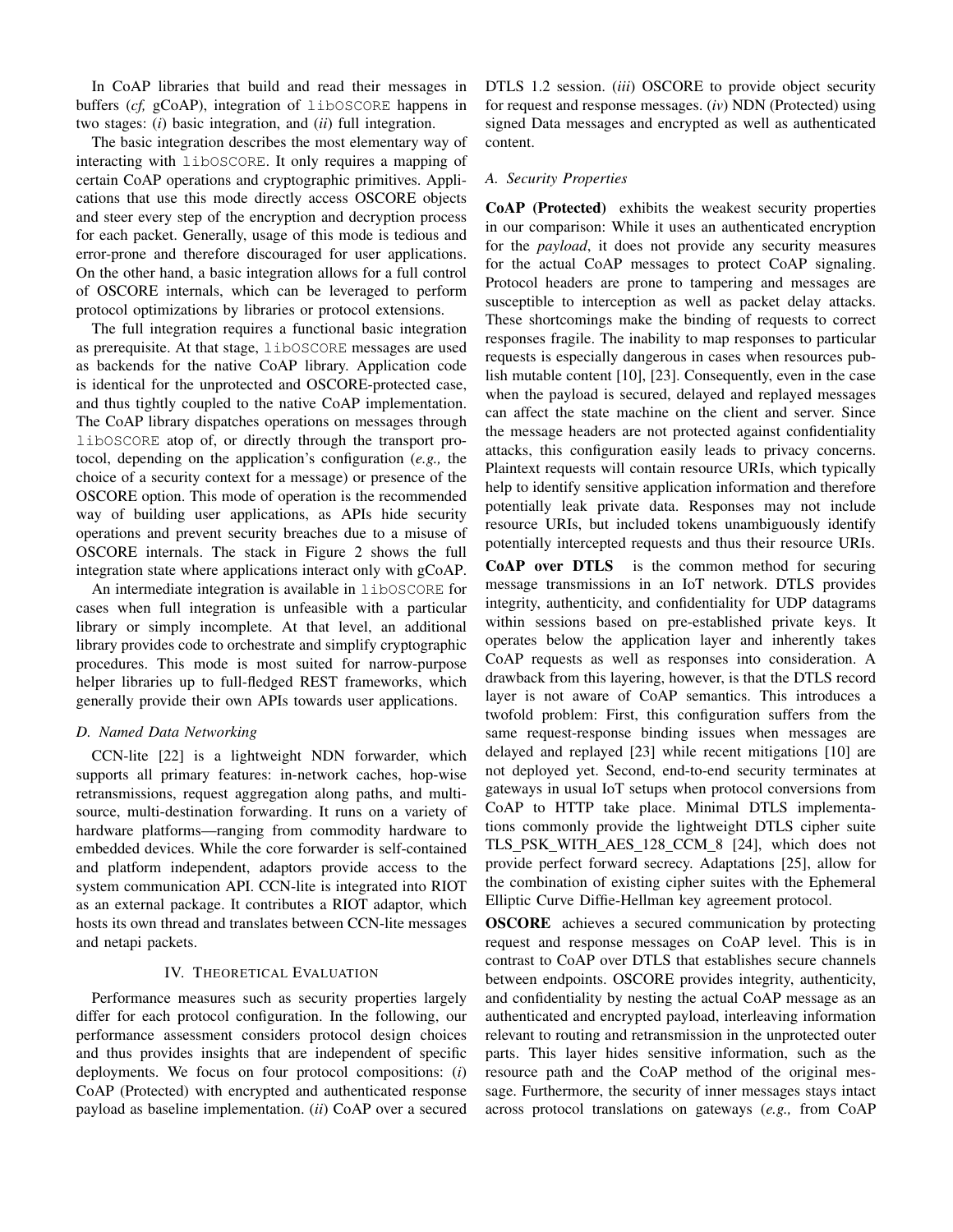TABLE I: Summary of security properties for each protocol configuration.  $(V)$  indicates optional specifications, which are unavailable in the used implementations.

|                          |           | <b>NDN</b> |               |           |
|--------------------------|-----------|------------|---------------|-----------|
|                          | Protected | DTLS       | <b>OSCORE</b> | Protected |
| <b>Request Message</b>   |           |            |               |           |
| Integrity                | x         |            |               |           |
| Authenticity             |           |            |               |           |
| Confidentiality          |           |            |               |           |
| <b>Response Message</b>  |           |            |               |           |
| Integrity                |           |            |               |           |
| Authenticity             |           |            |               |           |
| Confidentiality          |           |            |               |           |
| <b>Attack Resiliency</b> |           |            |               |           |
| Replay Insensitivity     |           |            |               |           |
| Perfect Forward Secrecy  |           |            |               |           |

to HTTP/S). OSCORE provides a strong request-response binding with mechanisms like sequence counters and sliding windows, which renders many attacks ineffective. The original specification is missing a key exchange protocol and thus does not provide perfect forward secrecy. Adaptations [26] allow for an Ephemeral Diffie-Hellman over COSE.

NDN authenticates response messages between arbitrary endpoints without the need for session state. While application payload can be encrypted, NDN does not provide confidentiality for message headers. Moreover, NDN reduces security features to response messages only<sup>4</sup>. Names are an integral part of the NDN forwarding fabric and may contain sensitive application information. Thus, privacy concerns arise from plaintext names in NDN messages. An encryption or obfuscation of names inevitably affects the routing system and adds an exhaustive overhead. Unlike the CoAP variants, NDN follows the principle of immutable content: A specific name invariably points to the same content object. This property reduces the attack surface and desensitizes applications to delayed and replayed messages.

We summarize the observed advantages and drawbacks of the discussed protocol schemes in Table I, with a strong focus on the actual protocol behavior rather than on application payload security.

#### *B. Security Message Overhead*

In all protocol configurations, security extensions add message overhead and consequently affect transmission times. Notably for IEEE 802.15.4, inflated messages easily increase media access times by a few milliseconds, whereas computational overhead in common IoT network stacks is in the range of microseconds [27]. We now quantify the overhead in terms of packet size which is introduced by the different security extensions. In Section IV-C, we will put this into perspective with respect to the common CoAP and NDN packets.

CoAP (Protected) and NDN (Protected) do not add any message overhead to requests. All configurations other than CoAP (Protected) add a structural overhead related to security.

TABLE II: Message overhead of security measures in bytes. Overhead does not apply to CoAP and NDN requests.

|            | CoAP      |          |      |          |               |          | <b>NDN</b> |          |
|------------|-----------|----------|------|----------|---------------|----------|------------|----------|
|            | Protected |          | DTLS |          | <b>OSCORE</b> |          | Protected  |          |
|            |           | Req Resp |      | Req Resp |               | Req Resp |            | Req Resp |
| Structure  |           | 0        | 11   | 11       |               | 3        |            | 11       |
| Context ID |           |          | 2    | 2        |               | 0        |            |          |
| Nonce      |           |          | 8    | 8        |               |          |            | $\theta$ |
| MAC        |           | 8        | 8    | 8        | 8             | 8        |            | 40       |

DTLS includes 11 bytes for the DTLS 1.2 record layer in all datagrams, excluding the epoch field. The NDN packet format uses flexible Type-Length-Value (TLV) fields to encode message headers. Security related TLVs similarly account for 11 bytes overhead. OSCORE exploits implicit information that results from a strong request-response binding and further utilizes a minimal CBOR representation. This nets to a structural overhead of four and three bytes.

The security context identifier consists of two bytes for CoAP (Protected) and CoAP over DTLS. In the former scenario, contexts are identified by the 2-byte key identifier within our payload, while the latter scenario uses a 2-byte epoch field in the record layer to denote a secured session. OSCORE and NDN are able to reduce the length of small context identifiers. OSCORE omits the security context in response messages and requesting devices must deduce it from the request state.

For AES in CCM mode, the same nonce is required for encryption and decryption. The nonce is of variable length and usually ranges between 7–13 bytes [21]. We design our experiment to use partially implicit nonces [28]. Two bytes of the nonce are encoded into messages, while the remaining bytes are deduced implicitly, *e.g.,* from the hash of a resource URI. This allows  $2^{16}$  messages per resource until a refresh of established security contexts is advisable. OSCORE repeatedly encodes smaller values in a single byte and CoAP (Protected) uses a 2-byte representation. In responses, OSCORE uses the same nonce to protect objects and thus omits the nonce. CoAP over DTLS uses eight bytes as a result of concatenating the epoch and sequence number fields. The remaining four bytes of the DTLS nonce are implicit and generated as part of the handshake process [24]. NDN benefits from the immutable content property: Since names always map to the respective content, its hash is used as nonce.

We use a message authentication code of eight bytes as defined by the TLS AES-CCM cipher suites [24]. NDN appends another 32-byte HMAC signature that envelops the complete response packet.

Table II summarizes the message overhead for the discussed protocols.

## *C. Security Overhead in Comparison to Basic CoAP and NDN Messages*

We now dissect each message of the protocols under comparison in detail and relate the basic CoAP and NDN packet sizes to the security extension (see Figure 3). Our analysis

<sup>4</sup>Specification v0.3 is in progress and adds security features to Interests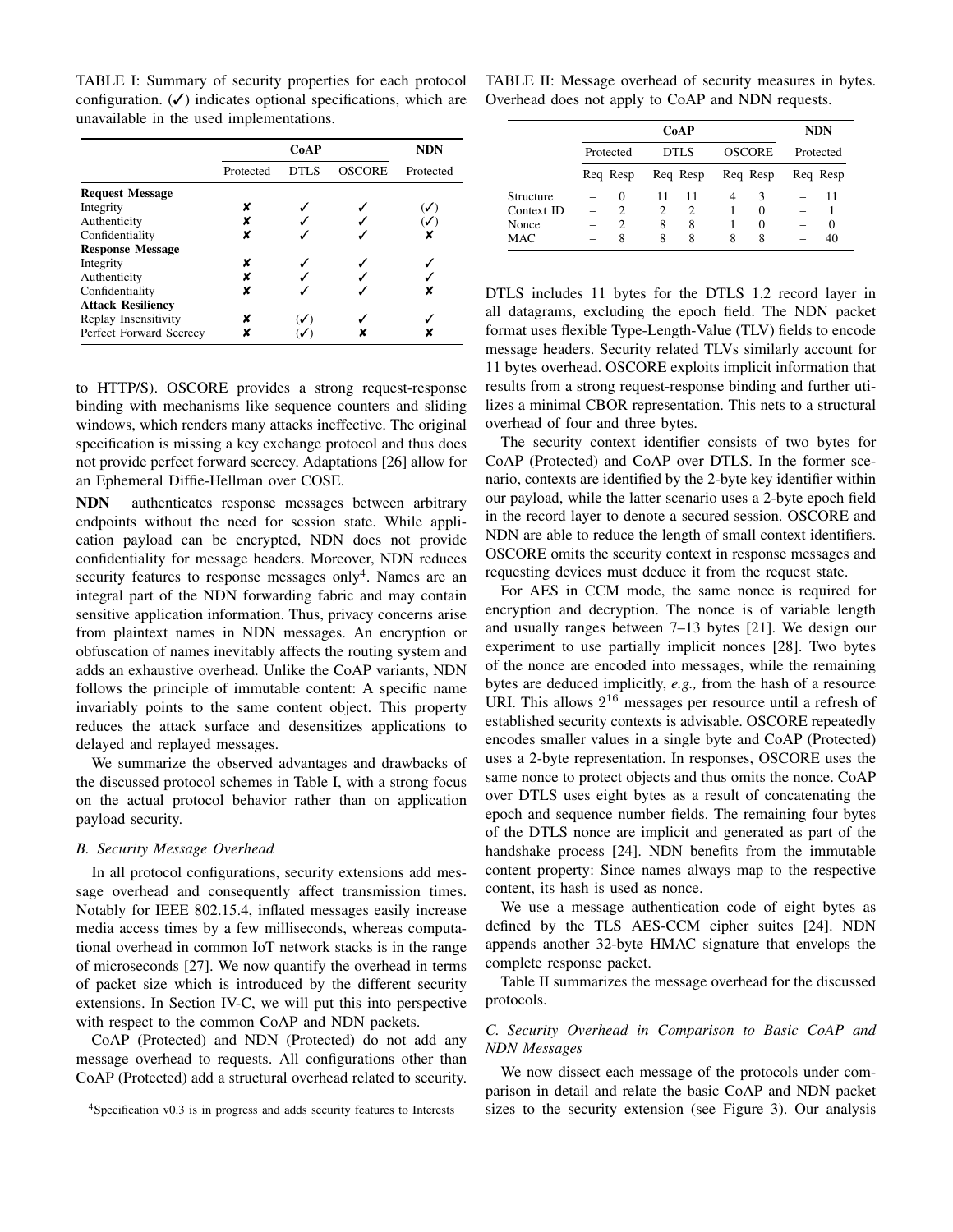

Fig. 3: Packet structures of control- and data-plane packets for each protocol configuration.

distinguishes between requests and responses and includes all handshake messages for DTLS. We assume that a response payload includes a 2-byte temperature value.

IEEE 802.15.4 admits a maximum physical layer packet size of 127 octets. Assuming a typical configuration of 8-byte source and destination hardware addresses, considering a given 2-byte frame control field, 1-byte sequence number, 2-byte PAN id, and a 2-byte frame check sequence, the total MAC header overhead adds up to 23 bytes for each protocol. This leaves 104 bytes for upper layer headers and user data.

In CoAP setups, the 6LoWPAN header occupies 35 bytes because it accommodates three 6LoWPAN dispatch bytes and two IPv6 addresses. Moreover, each packet counts six bytes for the compressed UDP header.

Special consideration is required for *ClientHello* and *Server-Hello* packets in a DTLS handshake. In contrast to previous calculation, they surpass the maximum physical packet size and trigger a hop-wise 6LoWPAN fragmentation. While the MAC header overhead is therefore doubled, the 6LoWPAN overhead increases by only nine bytes for the inclusion of fragmentation dispatches in both fragments.

In contrast to unprotected CoAP responses, CoAP (Protected) messages inflate by 12 bytes to include the context id, nonce, and message authentication code of AES-CCM (see Section IV-B). CoAP over DTLS emits 29 and 27 more bytes for requests and responses, respectively, due to the DTLS record layer. OSCORE messages display similar but extenuating effects: requests increase by 14 and responses by only 11 bytes. The primary explanation for this surprisingly smaller increase is a reduced header overhead of OSCORE compared to the DTLS 1.2 record layer. Nonces are further omitted from responses to decrease their header overhead.

In contrast to CoAP, where responses display smaller packet sizes than requests, NDN data packets exhibit larger sizes than Interests. This is a result of names being fully included in returning data packets. NDN data packets increase by an 8-byte AES-CCM MAC and an 32-byte HMAC signature, compared to unsecured NDN packets with an overall packet size of 64 bytes. Since Interest messages do not contain any security measures, their packet sizes remain unaffected.

#### V. EVALUATION IN THE TESTBED

In this section, we compare the different protocol configurations based on real implementations deployed in a testbed.

#### *A. Experiment Setup*

Scenarios & Parameters. We want to quantify the performances of a protected CoAP and NDN communication in a typical IoT data collection scenario with multiple sensor nodes. For this, subsequent requests periodically traverse a gateway into an IoT stub network. Each sensor device is requested 1000 times at an interval of  $2\pm0.5s$  and returns a 2-byte temperature reading. To allow for comparison of pull-based NDN with CoAP, we limit CoAP methods to confirmable GET.

We align our experiments with respect to retransmission and timeout configurations. All protocols employ the same retransmission strategy: On failures, nodes wait two seconds before retransmitting the original request. In NDN, retransmissions are performed hop-by-hop, while CoAP performs them endto-end. At most four retransmissions will occur for each data.

We do not consider congestion from external cross-traffic in this work. However, each individual transmission experiences self-induced background traffic from on-going requests and retransmissions. The jittered request interval further mixes the event space and allows a greater exploration of the state space. On average, this cross-traffic is constant per experimental run. Software & Hardware Platform. All devices run RIOT version 2019.10. NDN deployments are based on CCN-lite, and CoAP experiments use the default GNRC network stack of RIOT including libOSCORE and tinyDTLS (*cf,* Section III).

We conduct all experiments on the FIT IoT-LAB [29] testbed. The hardware platform consists of class 2 devices [30] featuring an ARM Cortex-M3 MCU with 64 kB of RAM and 512 kB of ROM. Each device is equipped with an Atmel AT86RF231 [31] transceiver to operate on the IEEE 802.15.4 radio. The testbed provides access to several sites with varying properties. We perform our experiments on the *grenoble* site in a single-hop and multi-hop configuration. Our single-hop setup consists of one gateway node and ten sensor nodes in broadcast range as illustrated in Figure 4. In the multi-hop configuration, we use one gateway node, ten sensor nodes, and five forwarder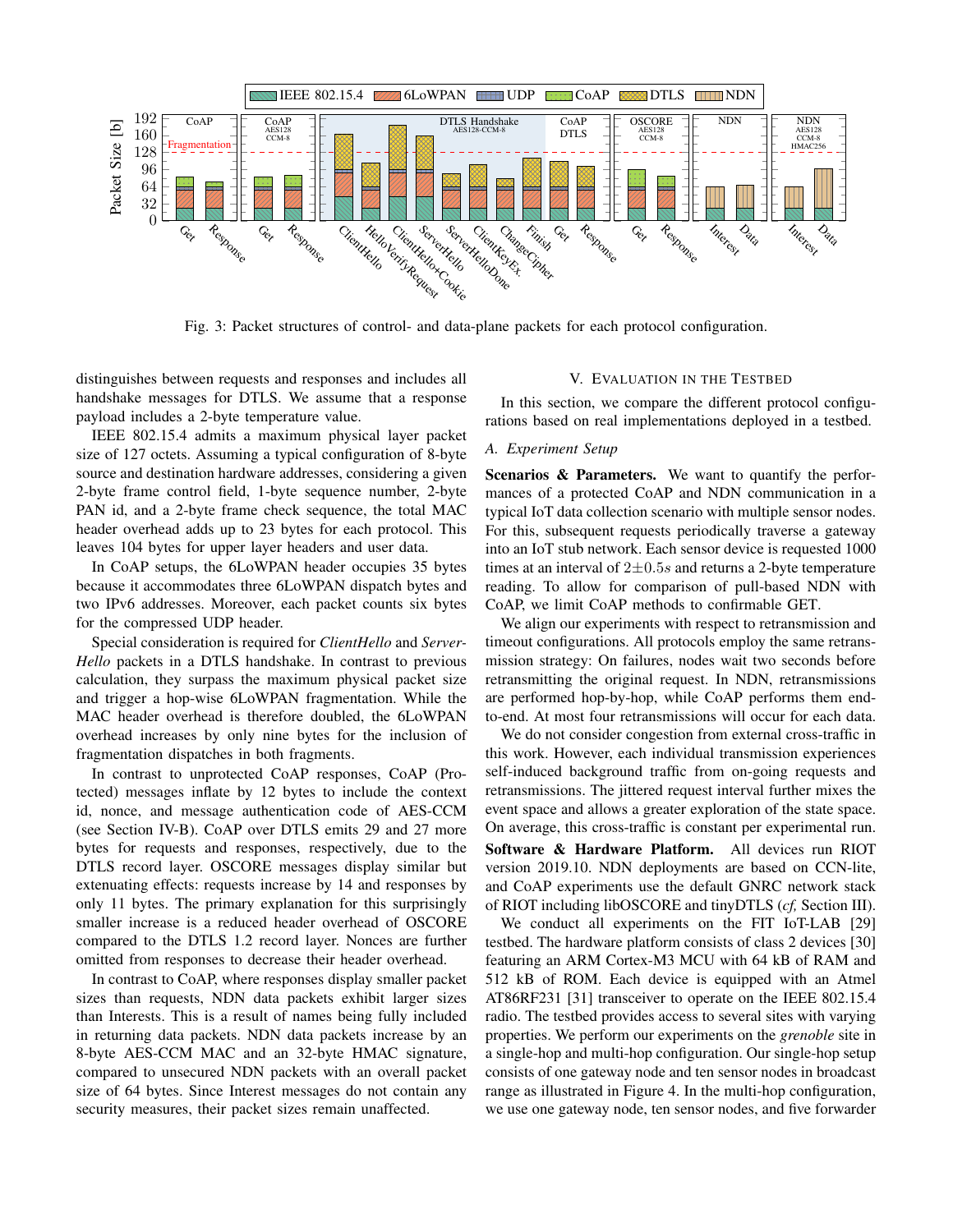

Fig. 4: Topologies for single-hop and multi-hop experiments.

nodes. Forwarding states are statically configured on each node to form the topology depicted in Figure 4.

Protocol Configurations & Start-Up Conditions. In all setups, we use AES in CCM mode with a 128-bit key and limit the resulting message authentication code to eight bytes as described in [24]. Each configuration also contains a 1-byte key identifier where applicable. The NDN (Protected) setup further includes a hash-based message authentication code (HMAC) salted with a pre-shared key. We limit the number of security contexts on the gateway to ten and on each sensor node to one. As a consequence, sensor devices maintain only one DTLS session concurrently and all secured content objects from a particular sensor device use a single security context. We configure all compared security protocols with pre-shared keys and context related variables, such as sequence counters, are set to default on device start-up.

## *B. Time to Completion*

We examine the delays measured between content requests and content arrivals at the gateway. Figure 5 combines the results for CoAP and NDN configurations in the single-hop and multi-hop setup. We first observe that protocol families are in rough accordance in the single-hop case. Temporal performances indicate a subsecond completion time for close to 100% of all transmissions across the protocols. The unprotected NDN configuration displays the fastest operation with 50% of transmissions finishing below 11 ms. Combining this observation with our previous result that NDN transmits the smallest request and response messages (see Figure 3), we can assume that unprotected NDN operates quickly. In the unprotected CoAP configuration, 50% of transmissions finish below 13 ms. The protected protocol versions follow closely, whereby CoAP over DTLS is on the slow end with 50% of transmissions finishing below 16 ms.

We then consider the more challenging multi-hop scenario. Overall, results reveal a much slower protocol operation. This reflects the common experience in low-power regimes that radio interferences and individual error probabilities accumulate over several hops and decrease global reliability. The staircase pattern visible for each protocol is based on request retrans-

![](_page_6_Figure_7.jpeg)

Fig. 5: Temporal distributions of content arrival times.

missions and the configured interval of 2 s per retransmission. On the slower end, stairs show attenuating effects due to an accumulating jitter for each retransmission. We observe that all CoAP variants operate in agreement. Roughly 55–60% of content requests complete in the subsecond range without requiring retransmissions. Corrective actions delay the completion time, but are able to increase the number of successful responses at the gateway to 70–77%. The effects of inflated messages also become apparent: CoAP emits the smallest packets and reveals a better performance than CoAP over DTLS, which emits the largest packets. The delay distributions for NDN show surprising results. Approximately 40–55% of all responses arrive in the subsecond range at the gateway and therefore may indicate worse performances for NDN compared to the CoAP variants. The determining factor for this discrepancy is due to the different retransmissions strategies. NDN implements hop-wise retransmission, which raises the number of packets on a forwarding path. This leads to more likely interferences that affect ongoing and subsequent content requests. The effect of hop-wise retransmissions, however, is two-sided and unfolds advantageous effects when combined with in-network caching. Corrective actions are able to boost the overall reliability of the NDN family to 92–97%.

## *C. Security Setup Overhead*

We now inspect the case where an endpoint repeatedly connects to the IoT stub network to retrieve sensor readings. This setup follows the previous single-hop scenario with one minor change: The endpoint at the gateway executes the steps necessary for entering a deep sleep mode after 20% of all exchanges. Figure 6 summarizes the evolution of content arrival times throughout an experiment duration of ten minutes. In the top row, we observe time to completion measurements for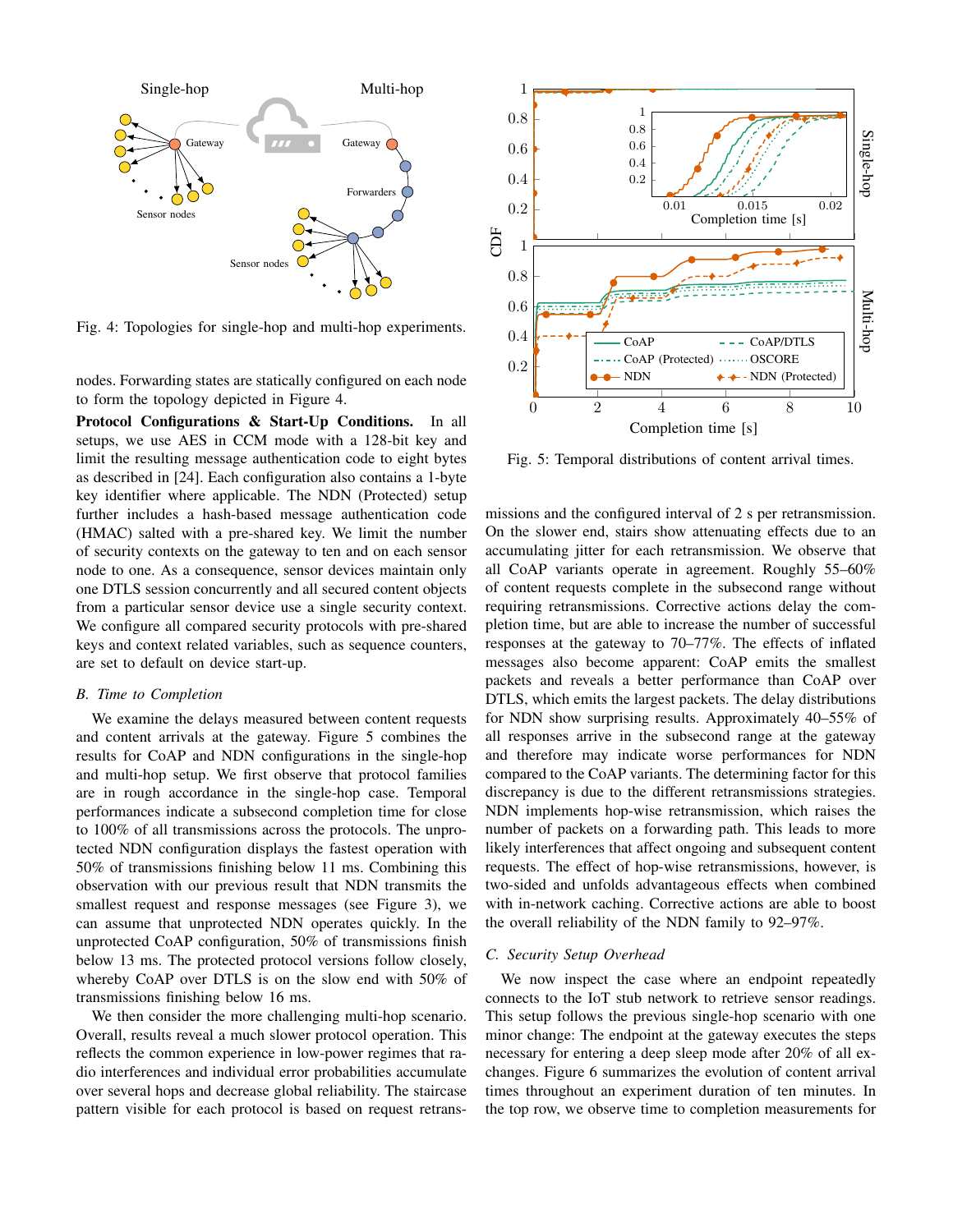![](_page_7_Figure_0.jpeg)

Fig. 6: Content arrival times and their percental distribution during the evolution of an experiment in a single-hop scenario.

each protocol, while the bottom row visualizes the percental distribution for measured completion times.

Mostly the completion times reflect the same results as presented in Figure 5. An obvious exception to this is CoAP over DTLS. After a loss of library state at the gateway, a session handshake precedes the initial request. A handshake for the configured cipher suite amounts to a total of ten DTLS packet transmissions. Figure 3 depicts the makeup of these packets and clearly shows that their sizes are comparable and in some cases even much larger than sizes of the actual authenticated and encrypted user packets. Our evaluation shows that DTLS handshakes complete after around 100 ms, whereas in rare cases they even require up to 150 ms. Since these handshakes take place between a single hop, their completion time serves as a good lower bound estimation for more complex scenarios. Realistic multi-hop deployments with sufficient cross-side traffic and radio interferences are estimated to easily multiply these values for each added hop on a forwarding path.

A proper DTLS session resumption [32] and Connection IDs [7] could reduce the effects of handshakes after deep sleep or address changes, but are not available in tinyDTLS and require the persistence of context information that scales with the number of connected sensor devices.

#### *D. Request Creation Time*

Our next evaluation gauges the message creation time of requests. We measure the time starting from when an application triggers a request and stop it as soon as the packet is about to be passed to the next layer, which is UDP in the CoAP variants and the link-layer in NDN. Figure 7 visualizes the results using two bar plots for each protocol. The first bar shows average creation times for initial requests and the second bar denotes average creation times for request retransmissions.

CoAP in its unprotected and protected configurations exhibits the lowest creation times at around 280  $\mu$ s. Since the protected version only affects responses, equal times for requests are expected. In both protocol versions, retransmissions are built much quicker in around 43  $\mu$ s, since they already exist in retransmission buffers. NDN behaves similarly, but creation

![](_page_7_Figure_8.jpeg)

Fig. 7: Creation time for initial and retransmitted requests.

times increase to  $\approx 810 \mu s$  for initial requests and  $\approx 95 \mu s$  for request retransmissions. CoAP over DTLS behaves differently but mostly as expected. Initial request creation times escalate to around  $600 \mu s$  due to the authenticated encryption. Interestingly, request retransmissions reveal unexpected results. Requests exist in CoAP retransmission buffers and reduce overall creation times, but they still require to pass through the DTLS layer. Hence, retransmission creation times spend on average around 353  $\mu$ s and therefore eight times the amount of other CoAP setups. This problem arises because of layering different protocols, which is not present in the OSCORE. Protection takes place on the CoAP layer and retransmission buffers already contain protected messages. Creation times for retransmissions reside at around  $45 \mu s$  and are thus comparable to the protected and unprotected CoAP composition.

#### VI. CONCLUSIONS AND OUTLOOK

In this paper, we presented the first comprehensive analysis of protocols that aim for securing content in the Internet of Things, with a special focus on constrained, low-power networks. We conducted a theoretical and an experimental study, which compared different CoAP configurations, OS-CORE, and named-data networking. Selecting these protocols,